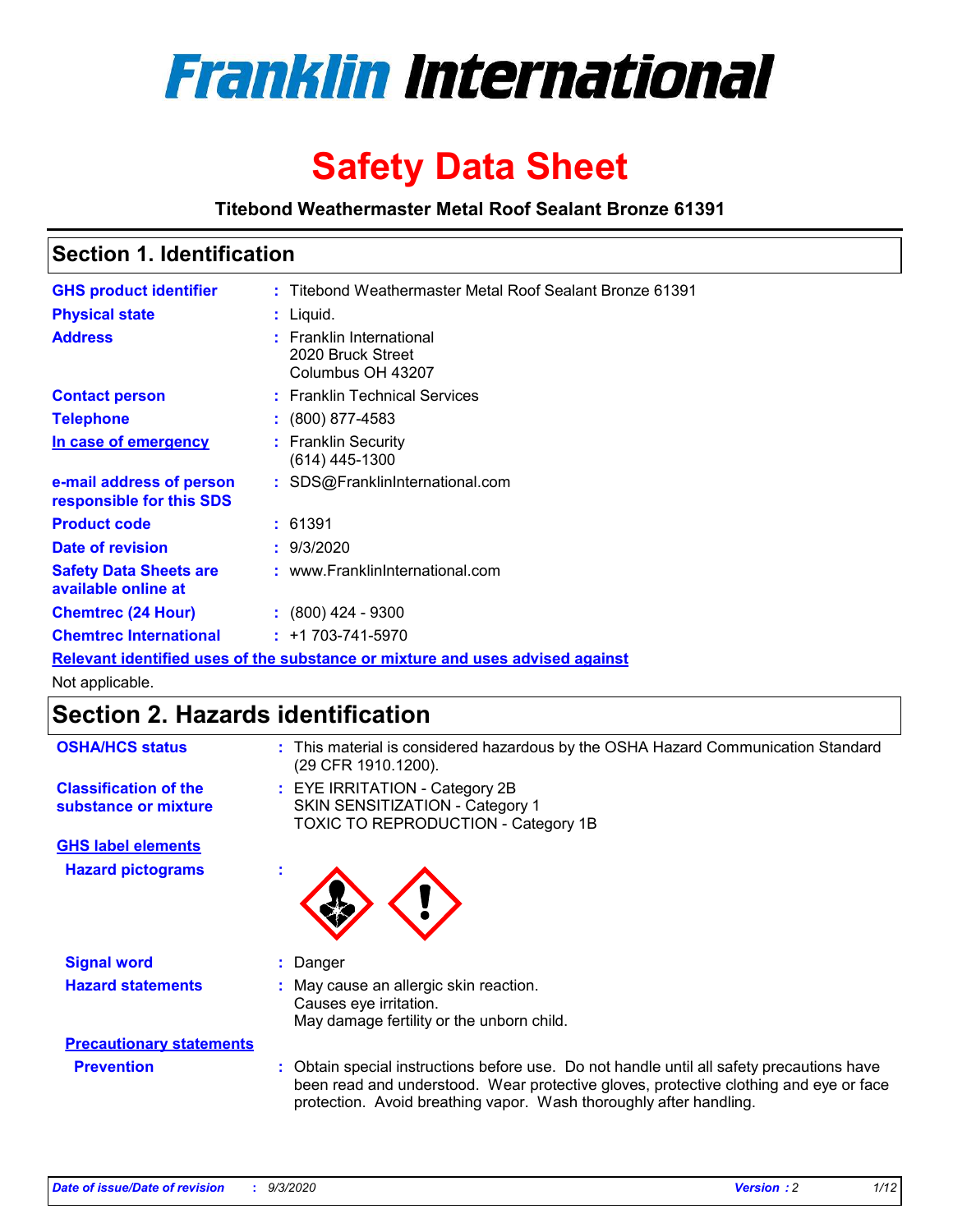### **Section 2. Hazards identification**

| <b>Response</b>                            | : IF exposed or concerned: Get medical advice or attention. Wash contaminated clothing<br>before reuse. IF ON SKIN: Wash with plenty of water. IF IN EYES: Rinse cautiously<br>with water for several minutes. Remove contact lenses, if present and easy to do.<br>Continue rinsing. If eye irritation persists: Get medical advice or attention. |
|--------------------------------------------|----------------------------------------------------------------------------------------------------------------------------------------------------------------------------------------------------------------------------------------------------------------------------------------------------------------------------------------------------|
| <b>Storage</b>                             | : Store locked up.                                                                                                                                                                                                                                                                                                                                 |
| <b>Disposal</b>                            | : Dispose of contents and container in accordance with all local, regional, national and<br>international regulations.                                                                                                                                                                                                                             |
| <b>Hazards not otherwise</b><br>classified | : Product generates methanol during cure.                                                                                                                                                                                                                                                                                                          |

## **Section 3. Composition/information on ingredients**

| <b>Substance/mixture</b> | Mixture |
|--------------------------|---------|
|                          |         |

| <b>Ingredient name</b>       | $\frac{9}{6}$ | <b>CAS number</b> |
|------------------------------|---------------|-------------------|
| 3-aminopropyltriethoxysilane | ≤3            | 919-30-2          |
| Dibutyltin dilaurate         | ∣≤0.3         | 77-58-7           |

Any concentration shown as a range is to protect confidentiality or is due to batch variation.

**There are no additional ingredients present which, within the current knowledge of the supplier and in the concentrations applicable, are classified as hazardous to health or the environment and hence require reporting in this section.**

**Occupational exposure limits, if available, are listed in Section 8.**

### **Section 4. First aid measures**

| <b>Description of necessary first aid measures</b> |                                                                                                                                                                                                                                                                                                                                                                                                                                                                                                                                                                                                                                                                                                                                                                           |
|----------------------------------------------------|---------------------------------------------------------------------------------------------------------------------------------------------------------------------------------------------------------------------------------------------------------------------------------------------------------------------------------------------------------------------------------------------------------------------------------------------------------------------------------------------------------------------------------------------------------------------------------------------------------------------------------------------------------------------------------------------------------------------------------------------------------------------------|
| <b>Eye contact</b>                                 | : Immediately flush eyes with plenty of water, occasionally lifting the upper and lower<br>eyelids. Check for and remove any contact lenses. Continue to rinse for at least 10<br>minutes. If irritation persists, get medical attention.                                                                                                                                                                                                                                                                                                                                                                                                                                                                                                                                 |
| <b>Inhalation</b>                                  | : Remove victim to fresh air and keep at rest in a position comfortable for breathing. If<br>not breathing, if breathing is irregular or if respiratory arrest occurs, provide artificial<br>respiration or oxygen by trained personnel. It may be dangerous to the person providing<br>aid to give mouth-to-mouth resuscitation. Get medical attention. If unconscious, place<br>in recovery position and get medical attention immediately. Maintain an open airway.<br>Loosen tight clothing such as a collar, tie, belt or waistband. In case of inhalation of<br>decomposition products in a fire, symptoms may be delayed. The exposed person may<br>need to be kept under medical surveillance for 48 hours.                                                       |
| <b>Skin contact</b>                                | : Wash with plenty of soap and water. Remove contaminated clothing and shoes. Wash<br>contaminated clothing thoroughly with water before removing it, or wear gloves.<br>Continue to rinse for at least 10 minutes. Get medical attention. In the event of any<br>complaints or symptoms, avoid further exposure. Wash clothing before reuse. Clean<br>shoes thoroughly before reuse.                                                                                                                                                                                                                                                                                                                                                                                     |
| <b>Ingestion</b>                                   | : Wash out mouth with water. Remove dentures if any. Remove victim to fresh air and<br>keep at rest in a position comfortable for breathing. If material has been swallowed and<br>the exposed person is conscious, give small quantities of water to drink. Stop if the<br>exposed person feels sick as vomiting may be dangerous. Do not induce vomiting<br>unless directed to do so by medical personnel. If vomiting occurs, the head should be<br>kept low so that vomit does not enter the lungs. Get medical attention. Never give<br>anything by mouth to an unconscious person. If unconscious, place in recovery position<br>and get medical attention immediately. Maintain an open airway. Loosen tight clothing<br>such as a collar, tie, belt or waistband. |
| Most important symptoms/effects, acute and delayed |                                                                                                                                                                                                                                                                                                                                                                                                                                                                                                                                                                                                                                                                                                                                                                           |
| <b>Potential acute health effects</b>              |                                                                                                                                                                                                                                                                                                                                                                                                                                                                                                                                                                                                                                                                                                                                                                           |
| Eye contact                                        | : May cause eye irritation.                                                                                                                                                                                                                                                                                                                                                                                                                                                                                                                                                                                                                                                                                                                                               |
| <b>Inhalation</b>                                  | : No known significant effects or critical hazards.                                                                                                                                                                                                                                                                                                                                                                                                                                                                                                                                                                                                                                                                                                                       |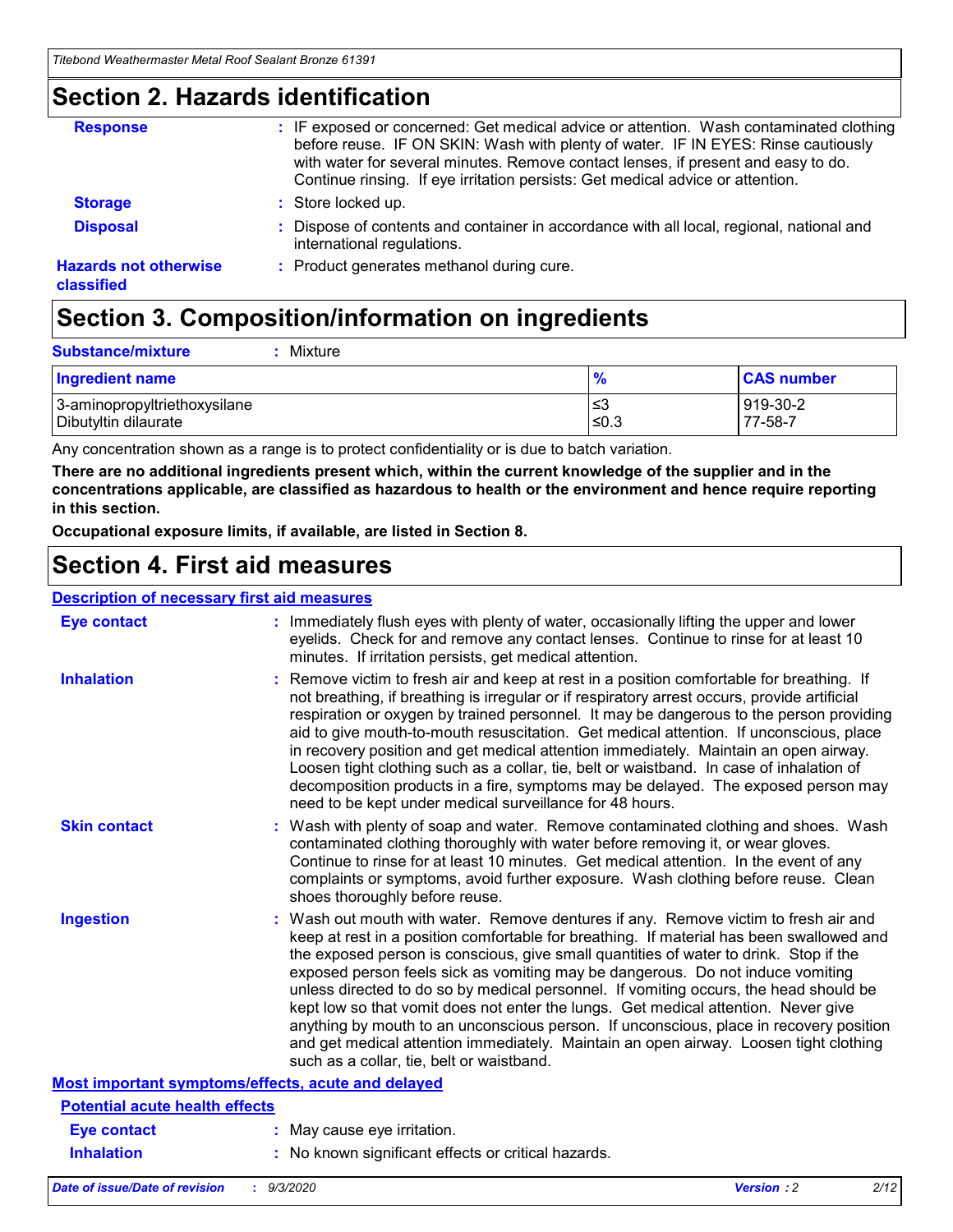| Tilebong Wealhermaster Metal Roof Sealant Bronze 61391 |                                                                                                                                                                                                                                                                                                                                                                                                                 |
|--------------------------------------------------------|-----------------------------------------------------------------------------------------------------------------------------------------------------------------------------------------------------------------------------------------------------------------------------------------------------------------------------------------------------------------------------------------------------------------|
| <b>Section 4. First aid measures</b>                   |                                                                                                                                                                                                                                                                                                                                                                                                                 |
| <b>Skin contact</b>                                    | : May cause skin irritation.                                                                                                                                                                                                                                                                                                                                                                                    |
| <b>Ingestion</b>                                       | : No known significant effects or critical hazards.                                                                                                                                                                                                                                                                                                                                                             |
| <b>Over-exposure signs/symptoms</b>                    |                                                                                                                                                                                                                                                                                                                                                                                                                 |
| <b>Eye contact</b>                                     | : Adverse symptoms may include the following:<br>irritation<br>watering<br>redness                                                                                                                                                                                                                                                                                                                              |
| <b>Inhalation</b>                                      | : Adverse symptoms may include the following:<br>reduced fetal weight<br>increase in fetal deaths<br>skeletal malformations                                                                                                                                                                                                                                                                                     |
| <b>Skin contact</b>                                    | : Adverse symptoms may include the following:<br>irritation<br>redness<br>reduced fetal weight<br>increase in fetal deaths<br>skeletal malformations                                                                                                                                                                                                                                                            |
| <b>Ingestion</b>                                       | : Adverse symptoms may include the following:<br>reduced fetal weight<br>increase in fetal deaths<br>skeletal malformations                                                                                                                                                                                                                                                                                     |
|                                                        | Indication of immediate medical attention and special treatment needed, if necessary                                                                                                                                                                                                                                                                                                                            |
| <b>Notes to physician</b>                              | : In case of inhalation of decomposition products in a fire, symptoms may be delayed.<br>The exposed person may need to be kept under medical surveillance for 48 hours.                                                                                                                                                                                                                                        |
| <b>Specific treatments</b>                             | : No specific treatment.                                                                                                                                                                                                                                                                                                                                                                                        |
| <b>Protection of first-aiders</b>                      | : No action shall be taken involving any personal risk or without suitable training. If it is<br>suspected that fumes are still present, the rescuer should wear an appropriate mask or<br>self-contained breathing apparatus. It may be dangerous to the person providing aid to<br>give mouth-to-mouth resuscitation. Wash contaminated clothing thoroughly with water<br>before removing it, or wear gloves. |
| See toxicological information (Section 11)             |                                                                                                                                                                                                                                                                                                                                                                                                                 |

## **Section 5. Fire-fighting measures**

| <b>Extinguishing media</b>                               |                                                                                                                                                                                                     |  |
|----------------------------------------------------------|-----------------------------------------------------------------------------------------------------------------------------------------------------------------------------------------------------|--|
| <b>Suitable extinguishing</b><br>media                   | : Use an extinguishing agent suitable for the surrounding fire.                                                                                                                                     |  |
| <b>Unsuitable extinguishing</b><br>media                 | : None known.                                                                                                                                                                                       |  |
| <b>Specific hazards arising</b><br>from the chemical     | : In a fire or if heated, a pressure increase will occur and the container may burst.                                                                                                               |  |
| <b>Hazardous thermal</b><br>decomposition products       | : Decomposition products may include the following materials:<br>carbon dioxide<br>carbon monoxide<br>nitrogen oxides<br>metal oxide/oxides                                                         |  |
| <b>Special protective actions</b><br>for fire-fighters   | : Promptly isolate the scene by removing all persons from the vicinity of the incident if<br>there is a fire. No action shall be taken involving any personal risk or without suitable<br>training. |  |
| <b>Special protective</b><br>equipment for fire-fighters | Fire-fighters should wear appropriate protective equipment and self-contained breathing<br>apparatus (SCBA) with a full face-piece operated in positive pressure mode.                              |  |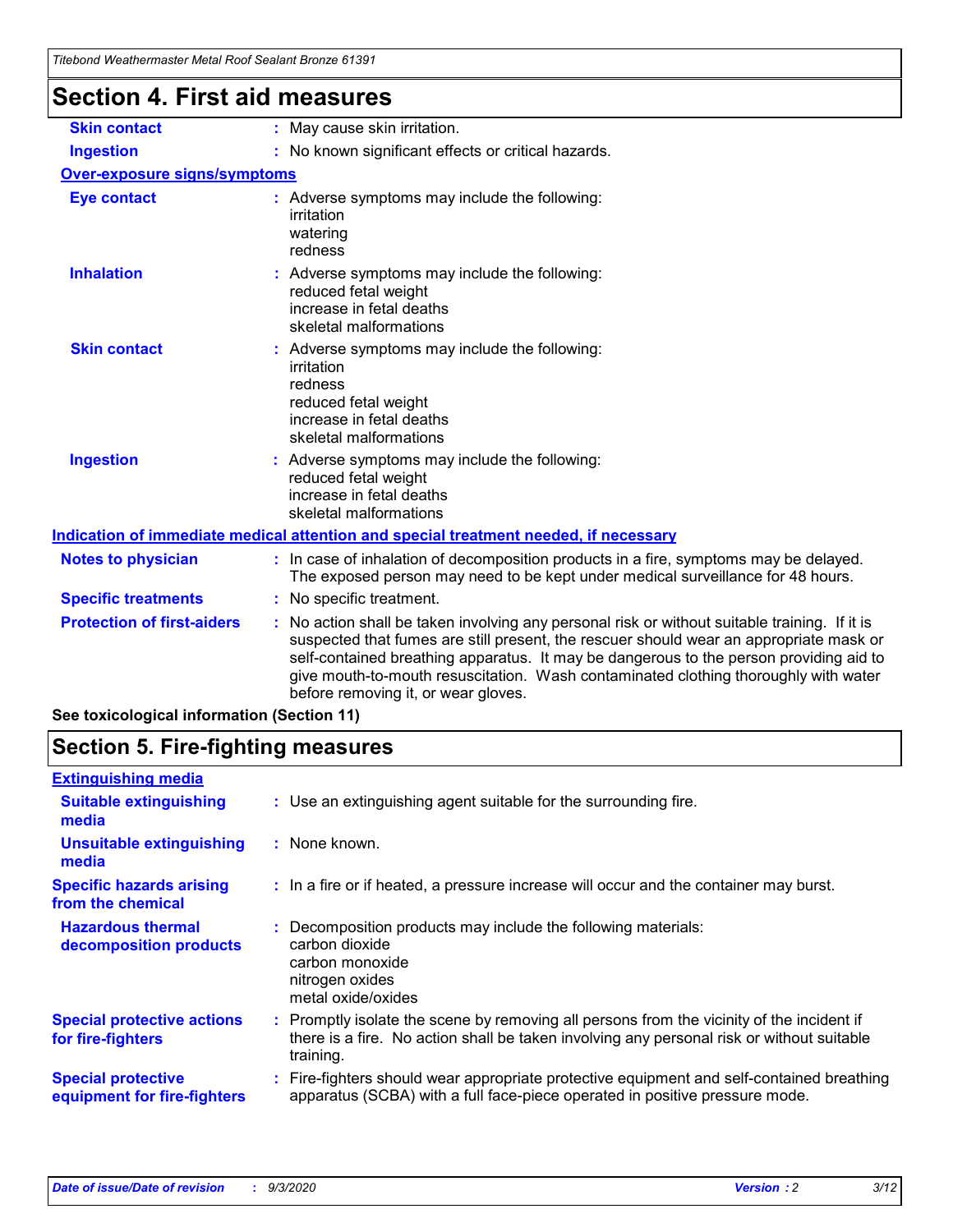### **Section 6. Accidental release measures**

|                                                              | Personal precautions, protective equipment and emergency procedures                                                                                                                                                                                                                                                                                                                                                                                                                                                                                                                                                                                                                                          |
|--------------------------------------------------------------|--------------------------------------------------------------------------------------------------------------------------------------------------------------------------------------------------------------------------------------------------------------------------------------------------------------------------------------------------------------------------------------------------------------------------------------------------------------------------------------------------------------------------------------------------------------------------------------------------------------------------------------------------------------------------------------------------------------|
| For non-emergency<br>personnel                               | : No action shall be taken involving any personal risk or without suitable training.<br>Evacuate surrounding areas. Keep unnecessary and unprotected personnel from<br>entering. Do not touch or walk through spilled material. Avoid breathing vapor or mist.<br>Provide adequate ventilation. Wear appropriate respirator when ventilation is<br>inadequate. Put on appropriate personal protective equipment.                                                                                                                                                                                                                                                                                             |
| For emergency responders                                     | : If specialized clothing is required to deal with the spillage, take note of any information in<br>Section 8 on suitable and unsuitable materials. See also the information in "For non-<br>emergency personnel".                                                                                                                                                                                                                                                                                                                                                                                                                                                                                           |
| <b>Environmental precautions</b>                             | : Avoid dispersal of spilled material and runoff and contact with soil, waterways, drains<br>and sewers. Inform the relevant authorities if the product has caused environmental<br>pollution (sewers, waterways, soil or air).                                                                                                                                                                                                                                                                                                                                                                                                                                                                              |
| <b>Methods and materials for containment and cleaning up</b> |                                                                                                                                                                                                                                                                                                                                                                                                                                                                                                                                                                                                                                                                                                              |
| <b>Small spill</b>                                           | : Stop leak if without risk. Move containers from spill area. Dilute with water and mop up<br>if water-soluble. Alternatively, or if water-insoluble, absorb with an inert dry material and<br>place in an appropriate waste disposal container. Dispose of via a licensed waste<br>disposal contractor.                                                                                                                                                                                                                                                                                                                                                                                                     |
| <b>Large spill</b>                                           | : Stop leak if without risk. Move containers from spill area. Approach release from<br>upwind. Prevent entry into sewers, water courses, basements or confined areas. Wash<br>spillages into an effluent treatment plant or proceed as follows. Contain and collect<br>spillage with non-combustible, absorbent material e.g. sand, earth, vermiculite or<br>diatomaceous earth and place in container for disposal according to local regulations<br>(see Section 13). Dispose of via a licensed waste disposal contractor. Contaminated<br>absorbent material may pose the same hazard as the spilled product. Note: see<br>Section 1 for emergency contact information and Section 13 for waste disposal. |

## **Section 7. Handling and storage**

### **Precautions for safe handling**

| <b>Protective measures</b>                                                       | : Put on appropriate personal protective equipment (see Section 8). Persons with a<br>history of skin sensitization problems should not be employed in any process in which<br>this product is used. Avoid exposure - obtain special instructions before use. Avoid<br>exposure during pregnancy. Do not handle until all safety precautions have been read<br>and understood. Do not get in eyes or on skin or clothing. Do not ingest. Avoid<br>breathing vapor or mist. If during normal use the material presents a respiratory hazard,<br>use only with adequate ventilation or wear appropriate respirator. Keep in the original<br>container or an approved alternative made from a compatible material, kept tightly<br>closed when not in use. Empty containers retain product residue and can be hazardous.<br>Do not reuse container. |
|----------------------------------------------------------------------------------|--------------------------------------------------------------------------------------------------------------------------------------------------------------------------------------------------------------------------------------------------------------------------------------------------------------------------------------------------------------------------------------------------------------------------------------------------------------------------------------------------------------------------------------------------------------------------------------------------------------------------------------------------------------------------------------------------------------------------------------------------------------------------------------------------------------------------------------------------|
| <b>Advice on general</b><br>occupational hygiene                                 | : Eating, drinking and smoking should be prohibited in areas where this material is<br>handled, stored and processed. Workers should wash hands and face before eating,<br>drinking and smoking. Remove contaminated clothing and protective equipment before<br>entering eating areas. See also Section 8 for additional information on hygiene<br>measures.                                                                                                                                                                                                                                                                                                                                                                                                                                                                                    |
| <b>Conditions for safe storage,</b><br>including any<br><b>incompatibilities</b> | Store between the following temperatures: 0 to 120°C (32 to 248°F). Store in<br>accordance with local regulations. Store in original container protected from direct<br>sunlight in a dry, cool and well-ventilated area, away from incompatible materials (see<br>Section 10) and food and drink. Store locked up. Keep container tightly closed and<br>sealed until ready for use. Containers that have been opened must be carefully<br>resealed and kept upright to prevent leakage. Do not store in unlabeled containers.<br>Use appropriate containment to avoid environmental contamination. See Section 10 for<br>incompatible materials before handling or use.                                                                                                                                                                         |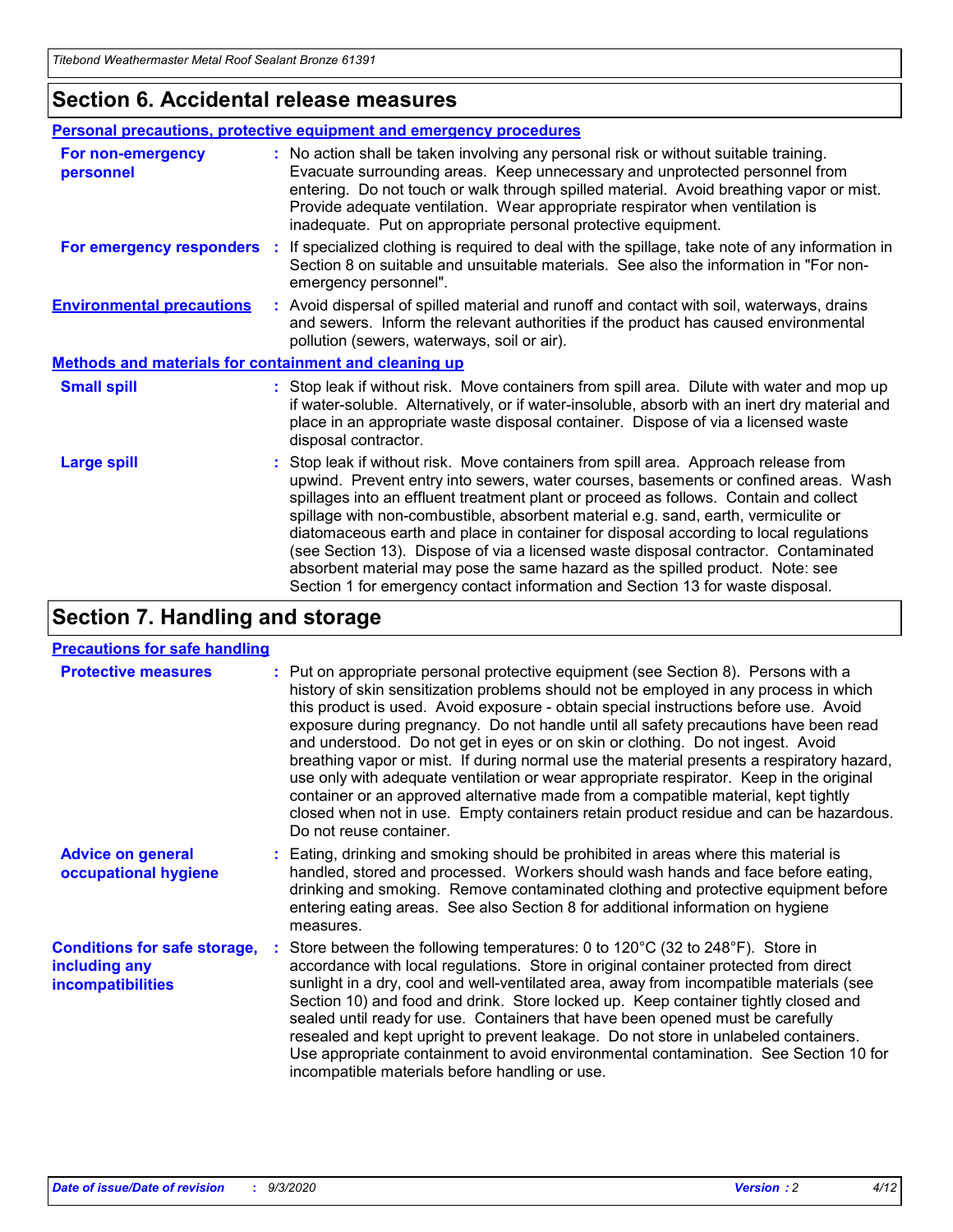## **Section 8. Exposure controls/personal protection**

### **Control parameters**

#### **Occupational exposure limits**

| <b>Ingredient name</b>                               |    |                                                                                                                                                                                                                                                                                                                               | <b>Exposure limits</b>                                                                                                                                                                                                                                                                                                                                                                                                                                                                                                                                                                                                 |  |
|------------------------------------------------------|----|-------------------------------------------------------------------------------------------------------------------------------------------------------------------------------------------------------------------------------------------------------------------------------------------------------------------------------|------------------------------------------------------------------------------------------------------------------------------------------------------------------------------------------------------------------------------------------------------------------------------------------------------------------------------------------------------------------------------------------------------------------------------------------------------------------------------------------------------------------------------------------------------------------------------------------------------------------------|--|
| 3-aminopropyltriethoxysilane<br>Dibutyltin dilaurate |    |                                                                                                                                                                                                                                                                                                                               | None.<br>ACGIH TLV (United States, 3/2020). Absorbed through skin.<br>Notes: as Sn<br>TWA: $0.1 \text{ mg/m}^3$ , (as Sn) 8 hours.<br>STEL: 0.2 mg/m <sup>3</sup> , (as Sn) 15 minutes.<br>NIOSH REL (United States, 10/2016). Absorbed through skin.<br>Notes: as Sn<br>TWA: 0.1 mg/m <sup>3</sup> , (as Sn) 10 hours.<br>OSHA PEL (United States, 5/2018). Notes: as Sn<br>TWA: $0.1 \text{ mg/m}^3$ , (as Sn) 8 hours.<br>OSHA PEL 1989 (United States, 3/1989). Absorbed through skin.<br>Notes: measured as Sn<br>TWA: 0.1 mg/m <sup>3</sup> , (measured as Sn) 8 hours. Form: Organic                            |  |
| <b>Appropriate engineering</b><br>controls           |    |                                                                                                                                                                                                                                                                                                                               | : If user operations generate dust, fumes, gas, vapor or mist, use process enclosures,<br>local exhaust ventilation or other engineering controls to keep worker exposure to<br>airborne contaminants below any recommended or statutory limits.                                                                                                                                                                                                                                                                                                                                                                       |  |
| <b>Environmental exposure</b><br>controls            |    | Emissions from ventilation or work process equipment should be checked to ensure<br>they comply with the requirements of environmental protection legislation. In some<br>cases, fume scrubbers, filters or engineering modifications to the process equipment<br>will be necessary to reduce emissions to acceptable levels. |                                                                                                                                                                                                                                                                                                                                                                                                                                                                                                                                                                                                                        |  |
| <b>Individual protection measures</b>                |    |                                                                                                                                                                                                                                                                                                                               |                                                                                                                                                                                                                                                                                                                                                                                                                                                                                                                                                                                                                        |  |
| <b>Hygiene measures</b>                              |    |                                                                                                                                                                                                                                                                                                                               | : Wash hands, forearms and face thoroughly after handling chemical products, before<br>eating, smoking and using the lavatory and at the end of the working period.<br>Appropriate techniques should be used to remove potentially contaminated clothing.<br>Contaminated work clothing should not be allowed out of the workplace. Wash<br>contaminated clothing before reusing. Ensure that eyewash stations and safety<br>showers are close to the workstation location.                                                                                                                                            |  |
| <b>Eye/face protection</b>                           |    |                                                                                                                                                                                                                                                                                                                               | : Safety eyewear complying with an approved standard should be used when a risk<br>assessment indicates this is necessary to avoid exposure to liquid splashes, mists,<br>gases or dusts. If contact is possible, the following protection should be worn, unless<br>the assessment indicates a higher degree of protection: chemical splash goggles.                                                                                                                                                                                                                                                                  |  |
| <b>Skin protection</b>                               |    |                                                                                                                                                                                                                                                                                                                               |                                                                                                                                                                                                                                                                                                                                                                                                                                                                                                                                                                                                                        |  |
| <b>Hand protection</b>                               |    |                                                                                                                                                                                                                                                                                                                               | : Chemical-resistant, impervious gloves complying with an approved standard should be<br>worn at all times when handling chemical products if a risk assessment indicates this is<br>necessary. Considering the parameters specified by the glove manufacturer, check<br>during use that the gloves are still retaining their protective properties. It should be<br>noted that the time to breakthrough for any glove material may be different for different<br>glove manufacturers. In the case of mixtures, consisting of several substances, the<br>protection time of the gloves cannot be accurately estimated. |  |
| <b>Body protection</b>                               |    | handling this product.                                                                                                                                                                                                                                                                                                        | Personal protective equipment for the body should be selected based on the task being<br>performed and the risks involved and should be approved by a specialist before                                                                                                                                                                                                                                                                                                                                                                                                                                                |  |
| <b>Other skin protection</b>                         |    |                                                                                                                                                                                                                                                                                                                               | : Appropriate footwear and any additional skin protection measures should be selected<br>based on the task being performed and the risks involved and should be approved by a<br>specialist before handling this product.                                                                                                                                                                                                                                                                                                                                                                                              |  |
| <b>Respiratory protection</b>                        | ÷. | aspects of use.                                                                                                                                                                                                                                                                                                               | Based on the hazard and potential for exposure, select a respirator that meets the<br>appropriate standard or certification. Respirators must be used according to a<br>respiratory protection program to ensure proper fitting, training, and other important                                                                                                                                                                                                                                                                                                                                                         |  |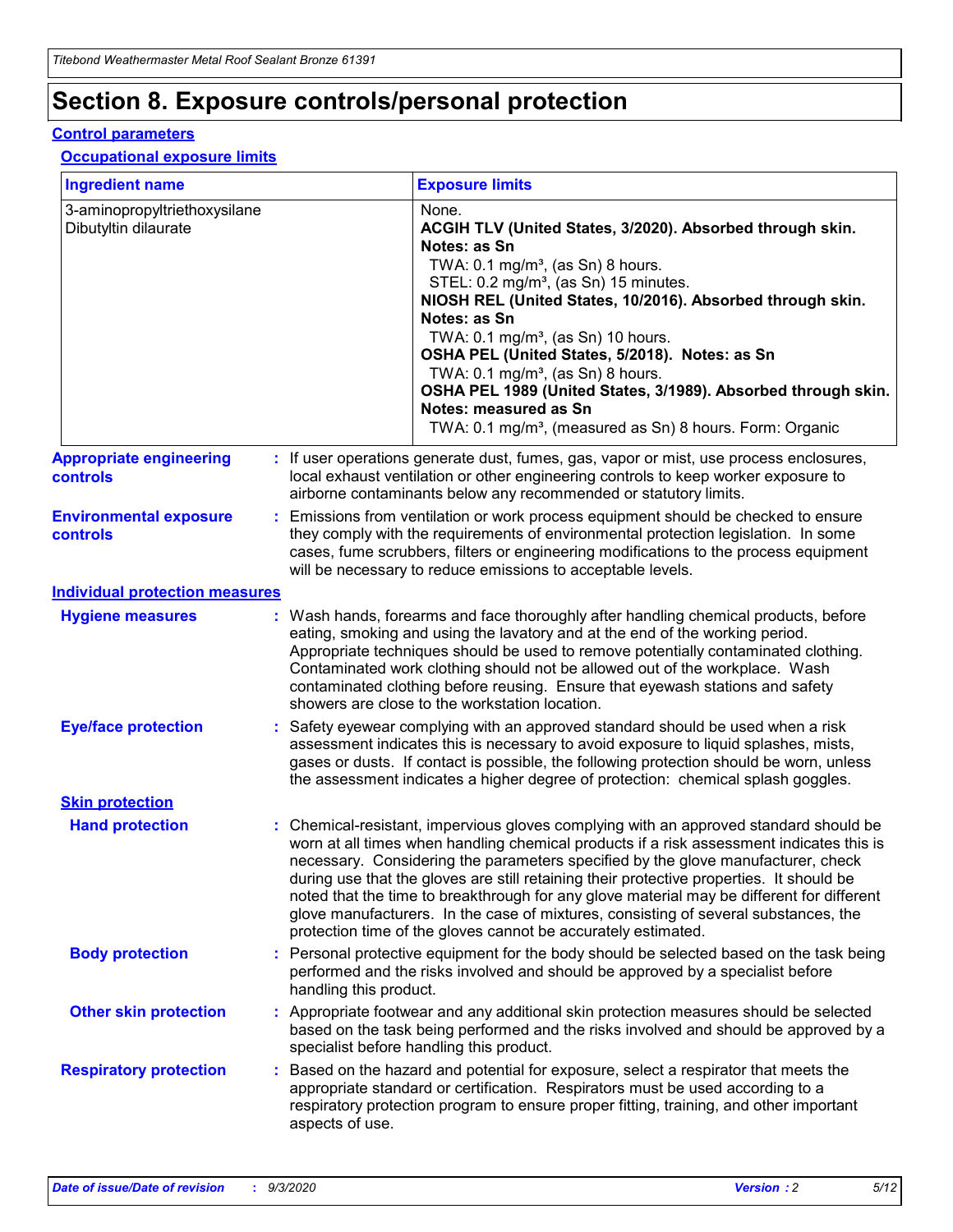### **Section 9. Physical and chemical properties**

#### **Appearance**

| <b>Physical state</b>                             | : Liquid. [Paste.]                                              |
|---------------------------------------------------|-----------------------------------------------------------------|
| Color                                             | Yellowish-brown.                                                |
| Odor                                              | : Characteristic.                                               |
| <b>Odor threshold</b>                             | $:$ Not available.                                              |
| рH                                                | : Not applicable.                                               |
| <b>Melting point</b>                              | : Not available.                                                |
| <b>Boiling point</b>                              | : $>200^{\circ}$ C ( $>392^{\circ}$ F)                          |
| <b>Flash point</b>                                | : Closed cup: >200°C (>392°F) [Setaflash.]                      |
| <b>Evaporation rate</b>                           | $:$ >1 (butyl acetate = 1)                                      |
| <b>Flammability (solid, gas)</b>                  | : Not available.                                                |
| Lower and upper explosive<br>(flammable) limits   | : Not available.                                                |
| <b>VOC (less water, less</b><br>exempt solvents)  | : 0 g/l                                                         |
| <b>Volatility</b>                                 | $: 0\%$ (w/w)                                                   |
| <b>Vapor density</b>                              | : Not available.                                                |
| <b>Relative density</b>                           | $\sqrt{x}$ 432                                                  |
| <b>Solubility</b>                                 | Insoluble in the following materials: cold water and hot water. |
| <b>Solubility in water</b>                        | : Not available.                                                |
| <b>Partition coefficient: n-</b><br>octanol/water | : Not available.                                                |
| <b>Auto-ignition temperature</b>                  | : Not available.                                                |
| <b>Decomposition temperature</b>                  | : Not available.                                                |
| <b>Viscosity</b>                                  | $:$ Not available.                                              |

### **Section 10. Stability and reactivity**

| <b>Reactivity</b>                            |    | : No specific test data related to reactivity available for this product or its ingredients.            |
|----------------------------------------------|----|---------------------------------------------------------------------------------------------------------|
| <b>Chemical stability</b>                    |    | : The product is stable.                                                                                |
| <b>Possibility of hazardous</b><br>reactions |    | : Under normal conditions of storage and use, hazardous reactions will not occur.                       |
| <b>Conditions to avoid</b>                   |    | : No specific data.                                                                                     |
| <b>Incompatible materials</b>                | ٠. | No specific data.                                                                                       |
| <b>Hazardous decomposition</b><br>products   | ÷. | Under normal conditions of storage and use, hazardous decomposition products should<br>not be produced. |

## **Section 11. Toxicological information**

### **Information on toxicological effects**

### **Acute toxicity**

| <b>Product/ingredient name</b> | <b>Result</b> | <b>Species</b> | <b>Dose</b>         | <b>Exposure</b> |
|--------------------------------|---------------|----------------|---------------------|-----------------|
| 3-aminopropyltriethoxysilane   | LD50 Dermal   | Rabbit         | $4.29$ g/kg         |                 |
|                                | ILD50 Oral    | Rat            | 1.57 g/kg           |                 |
| Dibutyltin dilaurate           | LD50 Oral     | Rat            | $175 \text{ mg/kg}$ |                 |

**Irritation/Corrosion**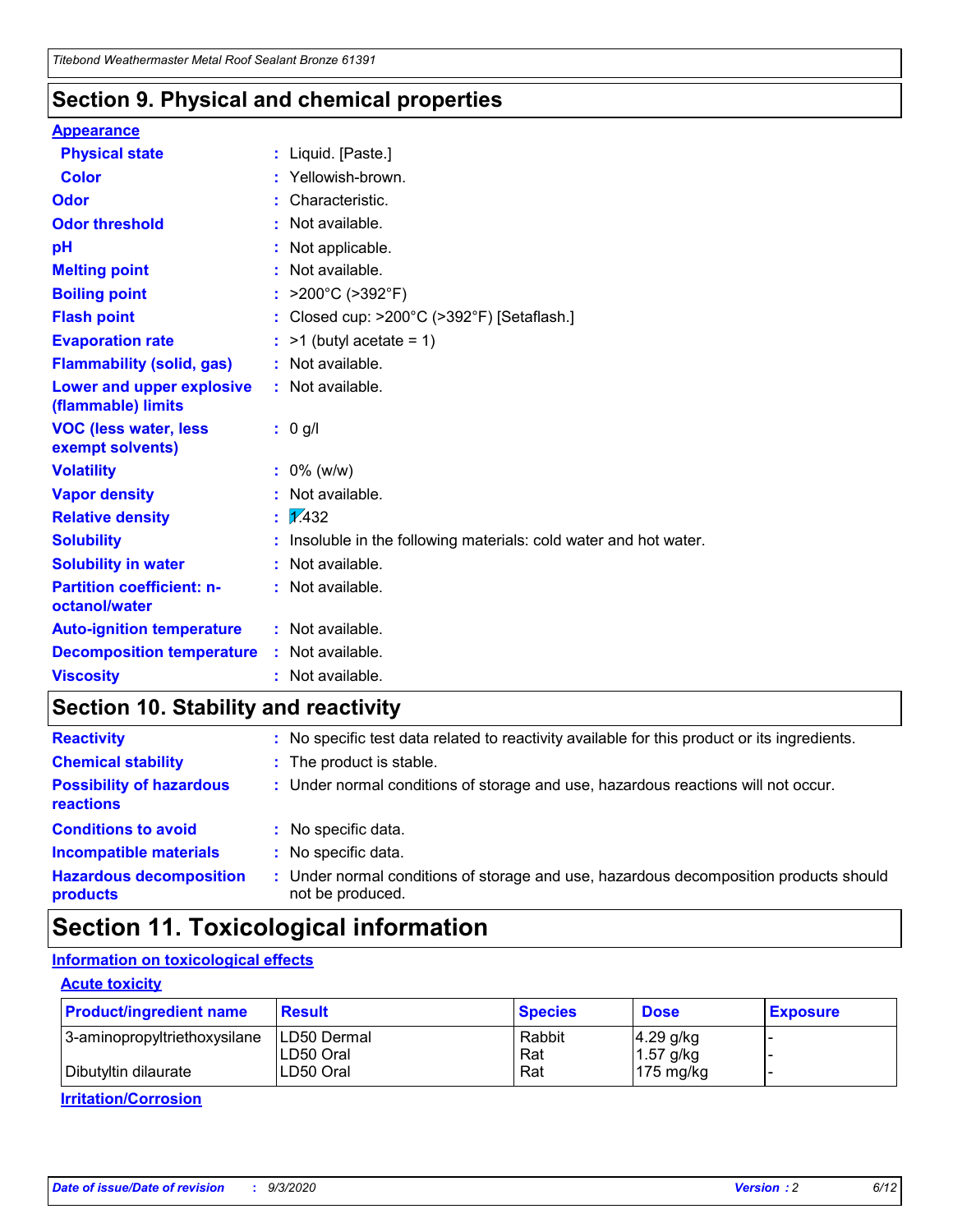## **Section 11. Toxicological information**

| <b>Product/ingredient name</b> | <b>Result</b>            | <b>Species</b> | <b>Score</b> | <b>Exposure</b>    | <b>Observation</b> |
|--------------------------------|--------------------------|----------------|--------------|--------------------|--------------------|
| 3-aminopropyltriethoxysilane   | Eyes - Mild irritant     | Rabbit         |              | $100$ mg           |                    |
|                                | Eyes - Severe irritant   | Rabbit         |              | 24 hours 750       |                    |
|                                |                          |                |              | ug                 |                    |
|                                | Skin - Severe irritant   | Rabbit         |              | 24 hours 5         | -                  |
| Dibutyltin dilaurate           | Eyes - Moderate irritant | Rabbit         |              | mg<br>24 hours 100 |                    |
|                                |                          |                |              | mg                 |                    |
|                                | Skin - Severe irritant   | Rabbit         |              | 500 mg             | -                  |

### **Sensitization**

Not available.

### **Mutagenicity**

Not available.

#### **Carcinogenicity**

Not available.

#### **Reproductive toxicity**

Not available.

#### **Teratogenicity**

Not available.

### **Specific target organ toxicity (single exposure)**

Not available.

### **Specific target organ toxicity (repeated exposure)**

| <b>Name</b>                                                                  |                                                                            | <b>Category</b>                                     | <b>Route of</b><br>exposure  | <b>Target organs</b> |  |  |
|------------------------------------------------------------------------------|----------------------------------------------------------------------------|-----------------------------------------------------|------------------------------|----------------------|--|--|
| Dibutyltin dilaurate                                                         |                                                                            | Category 1                                          | $\qquad \qquad \blacksquare$ | respiratory system   |  |  |
| <b>Aspiration hazard</b><br>Not available.                                   |                                                                            |                                                     |                              |                      |  |  |
| <b>Information on the likely</b><br>routes of exposure                       | : Not available.                                                           |                                                     |                              |                      |  |  |
| <b>Potential acute health effects</b>                                        |                                                                            |                                                     |                              |                      |  |  |
| Eye contact                                                                  | : May cause eye irritation.                                                |                                                     |                              |                      |  |  |
| <b>Inhalation</b>                                                            |                                                                            | : No known significant effects or critical hazards. |                              |                      |  |  |
| <b>Skin contact</b>                                                          |                                                                            | : May cause skin irritation.                        |                              |                      |  |  |
| <b>Ingestion</b>                                                             |                                                                            | : No known significant effects or critical hazards. |                              |                      |  |  |
| Symptoms related to the physical, chemical and toxicological characteristics |                                                                            |                                                     |                              |                      |  |  |
| <b>Eye contact</b>                                                           | irritation<br>watering<br>redness                                          | : Adverse symptoms may include the following:       |                              |                      |  |  |
| <b>Inhalation</b>                                                            | reduced fetal weight<br>increase in fetal deaths<br>skeletal malformations | : Adverse symptoms may include the following:       |                              |                      |  |  |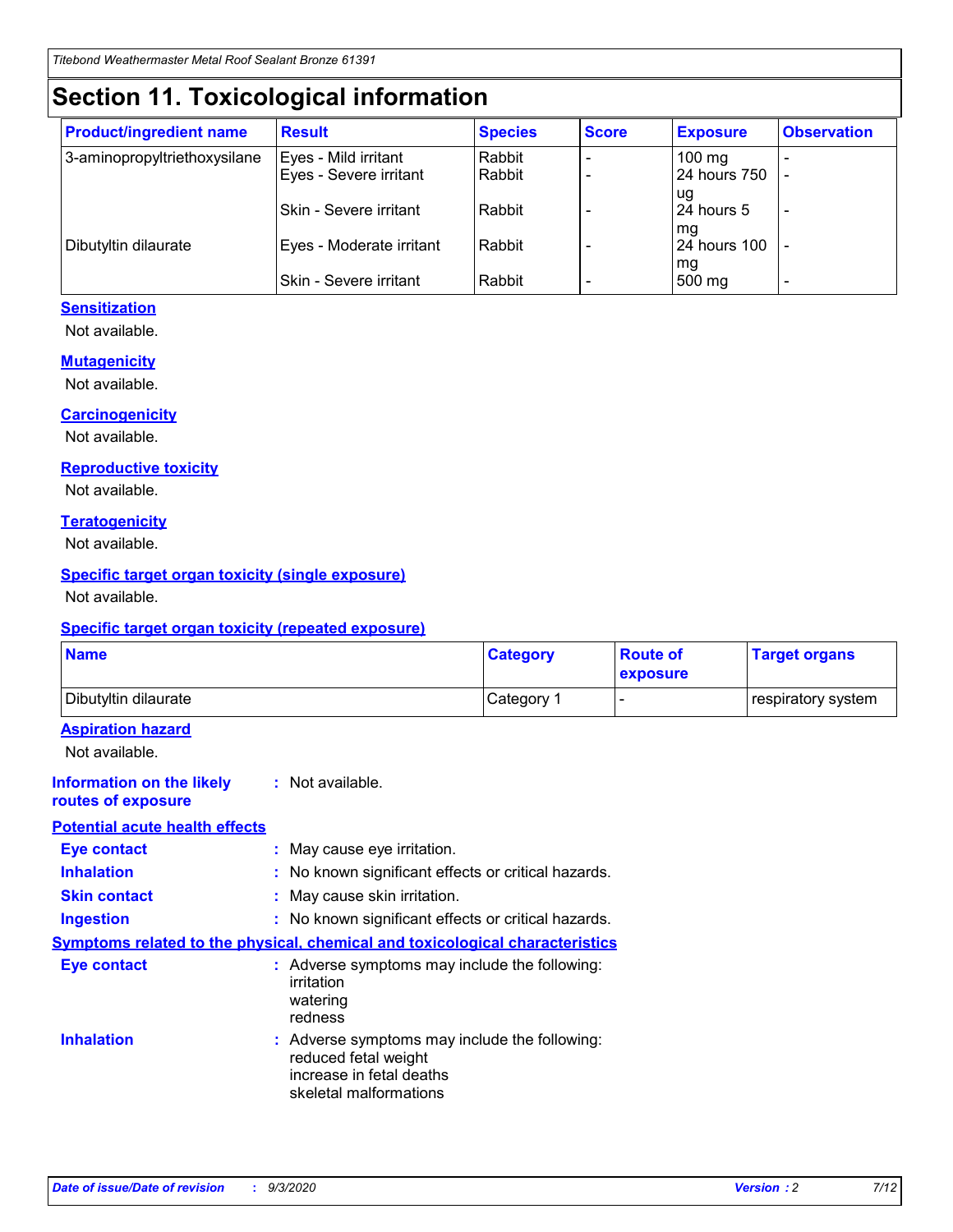*Titebond Weathermaster Metal Roof Sealant Bronze 61391*

## **Section 11. Toxicological information**

| <b>Skin contact</b>                     | irritation<br>redness<br>reduced fetal weight<br>increase in fetal deaths<br>skeletal malformations | : Adverse symptoms may include the following:                                            |
|-----------------------------------------|-----------------------------------------------------------------------------------------------------|------------------------------------------------------------------------------------------|
| <b>Ingestion</b>                        | reduced fetal weight<br>increase in fetal deaths<br>skeletal malformations                          | : Adverse symptoms may include the following:                                            |
|                                         |                                                                                                     | Delayed and immediate effects and also chronic effects from short and long term exposure |
| <b>Short term exposure</b>              |                                                                                                     |                                                                                          |
| <b>Potential immediate</b><br>effects   | : Not available.                                                                                    |                                                                                          |
| <b>Potential delayed effects</b>        | : Not available.                                                                                    |                                                                                          |
| <b>Long term exposure</b>               |                                                                                                     |                                                                                          |
| <b>Potential immediate</b><br>effects   | : Not available.                                                                                    |                                                                                          |
| <b>Potential delayed effects</b>        | : Not available.                                                                                    |                                                                                          |
| <b>Potential chronic health effects</b> |                                                                                                     |                                                                                          |
| Not available.                          |                                                                                                     |                                                                                          |
| <b>General</b>                          | very low levels.                                                                                    | : Once sensitized, a severe allergic reaction may occur when subsequently exposed to     |
| <b>Carcinogenicity</b>                  |                                                                                                     | : No known significant effects or critical hazards.                                      |
| <b>Mutagenicity</b>                     |                                                                                                     | No known significant effects or critical hazards.                                        |
| <b>Teratogenicity</b>                   |                                                                                                     | May damage the unborn child.                                                             |
| <b>Developmental effects</b>            |                                                                                                     | : No known significant effects or critical hazards.                                      |
| <b>Fertility effects</b>                | May damage fertility.                                                                               |                                                                                          |
| <b>Numerical measures of toxicity</b>   |                                                                                                     |                                                                                          |
| <b>Acute toxicity estimates</b>         |                                                                                                     |                                                                                          |
| Not available.                          |                                                                                                     |                                                                                          |

## **Section 12. Ecological information**

### **Toxicity**

| <b>Product/ingredient name</b> | <b>Result</b>                                       | <b>Species</b>               | <b>Exposure</b>       |
|--------------------------------|-----------------------------------------------------|------------------------------|-----------------------|
| Dibutyltin dilaurate           | $ IC50>3$ mg/l<br>Chronic EC10 > 2 mg/l Fresh water | Algae<br>Algae - Desmodesmus | 72 hours<br>196 hours |
|                                |                                                     | subspicatus                  |                       |

### **Persistence and degradability**

| <b>Product/ingredient name</b> | <b>Test</b>                                                                    | <b>Result</b>  |                   | <b>Dose</b> | <b>Inoculum</b>         |
|--------------------------------|--------------------------------------------------------------------------------|----------------|-------------------|-------------|-------------------------|
| Dibutyltin dilaurate           | OECD 301F<br>Ready<br>Biodegradability -<br>Manometric<br>Respirometry<br>Test | 23 % - 28 days |                   |             |                         |
| <b>Product/ingredient name</b> | <b>Aquatic half-life</b>                                                       |                | <b>Photolysis</b> |             | <b>Biodegradability</b> |
| Dibutyltin dilaurate           |                                                                                |                |                   |             | <b>Inherent</b>         |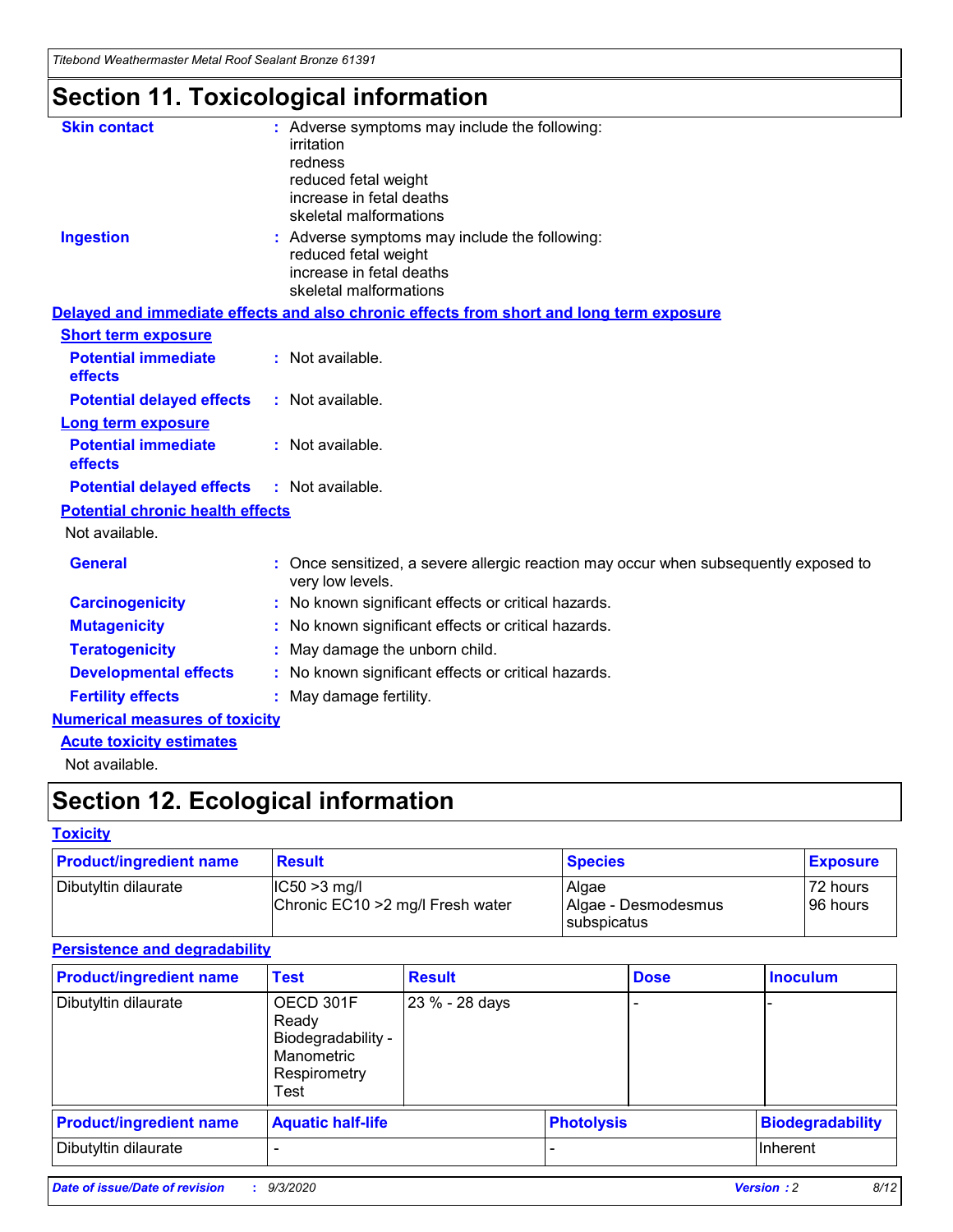## **Section 12. Ecological information**

#### **Bioaccumulative potential**

| <b>Product/ingredient name</b> | $\mathsf{LogP}_\mathsf{ow}$ | <b>BCF</b> | <b>Potential</b> |
|--------------------------------|-----------------------------|------------|------------------|
| 3-aminopropyltriethoxysilane   | $1.\overline{7}$            | 3.4        | low              |
| Dibutyltin dilaurate           | 4.44                        | 2.91       | low              |

### **Mobility in soil**

| IVIVNIIILY III JVII<br><b>Soil/water partition</b><br>coefficient (K <sub>oc</sub> ) | : Not available.                                    |
|--------------------------------------------------------------------------------------|-----------------------------------------------------|
| <b>Other adverse effects</b>                                                         | : No known significant effects or critical hazards. |

### **Section 13. Disposal considerations**

**Disposal methods :**

The generation of waste should be avoided or minimized wherever possible. Disposal of this product, solutions and any by-products should at all times comply with the requirements of environmental protection and waste disposal legislation and any regional local authority requirements. Dispose of surplus and non-recyclable products via a licensed waste disposal contractor. Waste should not be disposed of untreated to the sewer unless fully compliant with the requirements of all authorities with jurisdiction. Waste packaging should be recycled. Incineration or landfill should only be considered when recycling is not feasible. This material and its container must be disposed of in a safe way. Care should be taken when handling emptied containers that have not been cleaned or rinsed out. Empty containers or liners may retain some product residues. Avoid dispersal of spilled material and runoff and contact with soil, waterways, drains and sewers.

### **Section 14. Transport information**

|                                      | <b>DOT</b><br><b>Classification</b> | <b>TDG</b><br><b>Classification</b> | <b>Mexico</b><br><b>Classification</b> | <b>ADR/RID</b>           | <b>IMDG</b>              | <b>IATA</b>    |
|--------------------------------------|-------------------------------------|-------------------------------------|----------------------------------------|--------------------------|--------------------------|----------------|
| <b>UN number</b>                     | Not regulated.                      | Not regulated.                      | Not regulated.                         | Not regulated.           | Not regulated.           | Not regulated. |
| <b>UN proper</b><br>shipping name    |                                     |                                     |                                        |                          |                          |                |
| <b>Transport</b><br>hazard class(es) |                                     | $\overline{\phantom{0}}$            | $\qquad \qquad \blacksquare$           | $\overline{\phantom{0}}$ | $\overline{\phantom{0}}$ |                |
| <b>Packing group</b>                 |                                     |                                     |                                        |                          |                          |                |
| <b>Environmental</b><br>hazards      | No.                                 | No.                                 | No.                                    | No.                      | No.                      | No.            |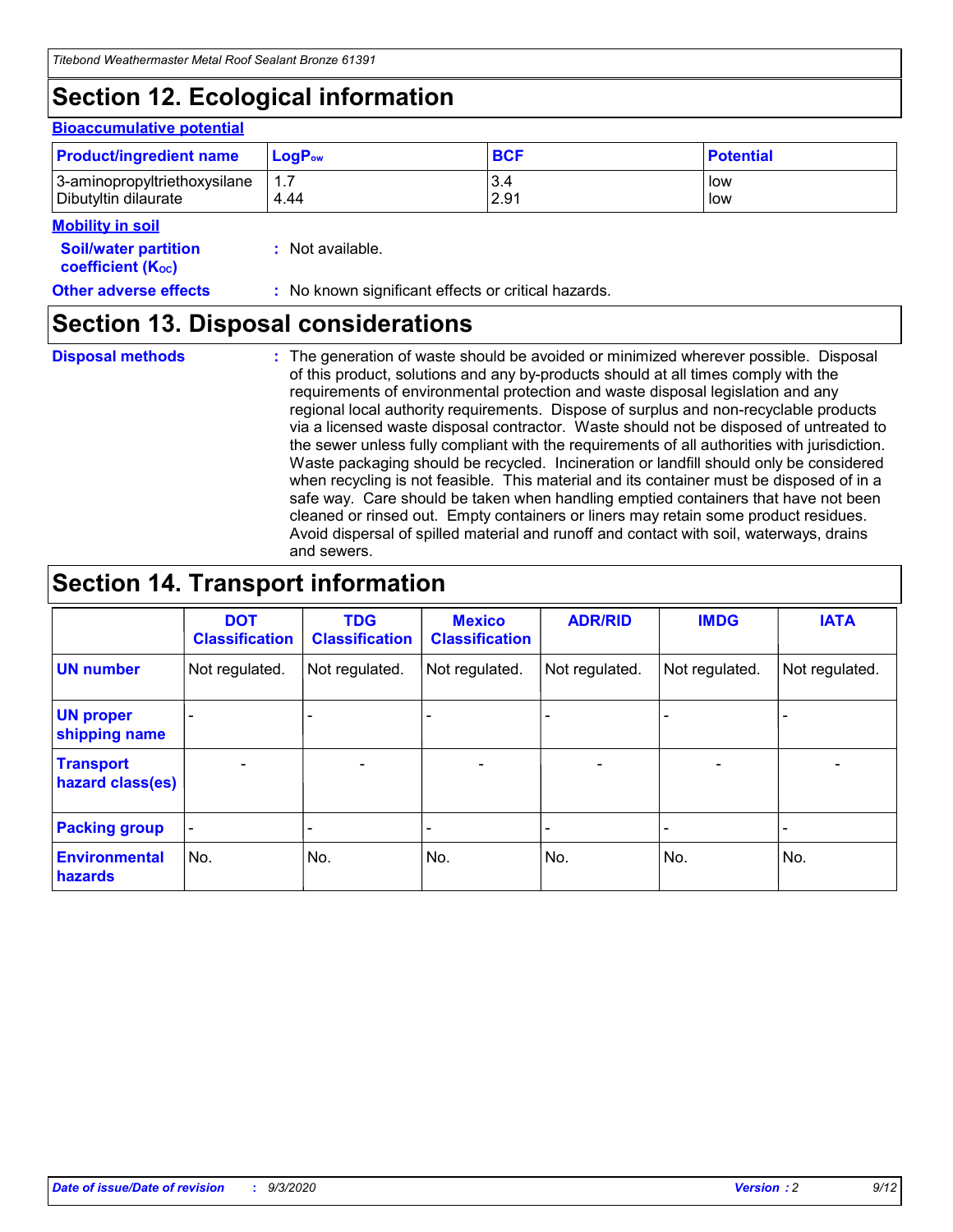## **Section 15. Regulatory information**

### **U.S. Federal regulations**

#### **SARA 302/304**

### **Composition/information on ingredients**

No products were found.

| SARA 304 RQ | Not applicable. |
|-------------|-----------------|
|-------------|-----------------|

#### **SARA 311/312**

**Classification :** EYE IRRITATION - Category 2B SKIN SENSITIZATION - Category 1 TOXIC TO REPRODUCTION - Category 1B HNOC - Product generates methanol during cure.

### **Composition/information on ingredients**

| <b>Name</b>                  | $\frac{9}{6}$ | <b>Classification</b>                                                                                                                                                                                                                                                                                      |
|------------------------------|---------------|------------------------------------------------------------------------------------------------------------------------------------------------------------------------------------------------------------------------------------------------------------------------------------------------------------|
| 3-aminopropyltriethoxysilane | $\leq$ 3      | <b>FLAMMABLE LIQUIDS - Category 4</b><br><b>ACUTE TOXICITY (oral) - Category 4</b><br><b>SKIN IRRITATION - Category 2</b><br>EYE IRRITATION - Category 2A                                                                                                                                                  |
| Dibutyltin dilaurate         | ≤0.3          | <b>ACUTE TOXICITY (oral) - Category 3</b><br>SKIN CORROSION - Category 1C<br>SERIOUS EYE DAMAGE - Category 1<br>SKIN SENSITIZATION - Category 1<br><b>GERM CELL MUTAGENICITY - Category 2</b><br>TOXIC TO REPRODUCTION - Category 1B<br>SPECIFIC TARGET ORGAN TOXICITY (REPEATED<br>EXPOSURE) - Category 1 |

### **State regulations**

**Massachusetts :**

: None of the components are listed.

**New York :** None of the components are listed. **New Jersey :** None of the components are listed.

**Pennsylvania :** None of the components are listed.

### **California Prop. 65**

WARNING: This product can expose you to methanol, which is known to the State of California to cause birth defects or other reproductive harm. For more information go to www.P65Warnings.ca.gov.

| Ingredient name | No significant risk<br>level | <b>Maximum</b><br>acceptable dosage<br><b>level</b> |
|-----------------|------------------------------|-----------------------------------------------------|
| l methanol      |                              | Yes.                                                |

### **International regulations**

**Chemical Weapon Convention List Schedules I, II & III Chemicals** Not listed.

### **Montreal Protocol**

Not listed.

**Stockholm Convention on Persistent Organic Pollutants**

Not listed.

**UNECE Aarhus Protocol on POPs and Heavy Metals** Not listed.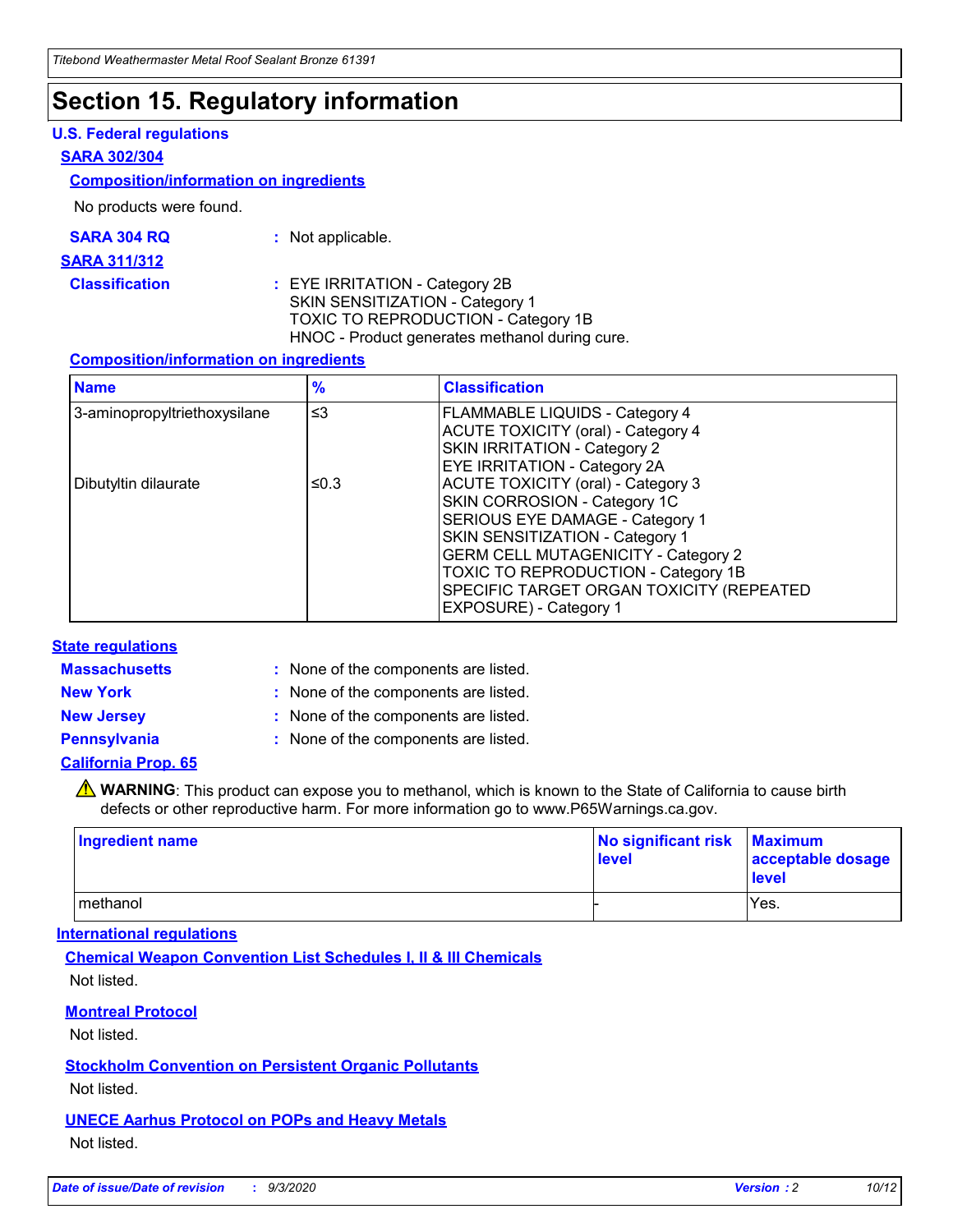## **Section 15. Regulatory information**

### **Inventory list**

- 
- **China :** Not determined.

**United States TSCA 8(b) inventory**

**:** All components are active or exempted.

## **Section 16. Other information**





**Caution: HMIS® ratings are based on a 0-4 rating scale, with 0 representing minimal hazards or risks, and 4 representing significant hazards or risks. Although HMIS® ratings and the associated label are not required on SDSs or products leaving a facility under 29 CFR 1910.1200, the preparer may choose to provide them. HMIS® ratings are to be used with a fully implemented HMIS® program. HMIS® is a registered trademark and service mark of the American Coatings Association, Inc.**

**The customer is responsible for determining the PPE code for this material. For more information on HMIS® Personal Protective Equipment (PPE) codes, consult the HMIS® Implementation Manual.**

**National Fire Protection Association (U.S.A.)**



**Reprinted with permission from NFPA 704-2001, Identification of the Hazards of Materials for Emergency Response Copyright ©1997, National Fire Protection Association, Quincy, MA 02269. This reprinted material is not the complete and official position of the National Fire Protection Association, on the referenced subject which is represented only by the standard in its entirety.**

**Copyright ©2001, National Fire Protection Association, Quincy, MA 02269. This warning system is intended to be interpreted and applied only by properly trained individuals to identify fire, health and reactivity hazards of chemicals. The user is referred to certain limited number of chemicals with recommended classifications in NFPA 49 and NFPA 325, which would be used as a guideline only. Whether the chemicals are classified by NFPA or not, anyone using the 704 systems to classify chemicals does so at their own risk.**

### **Procedure used to derive the classification**

| <b>Classification</b>                                                                                                | <b>Justification</b>                                  |
|----------------------------------------------------------------------------------------------------------------------|-------------------------------------------------------|
| <b>EYE IRRITATION - Category 2B</b><br><b>SKIN SENSITIZATION - Category 1</b><br>TOXIC TO REPRODUCTION - Category 1B | Expert judgment<br>Expert judgment<br>Expert judgment |
| <b>History</b>                                                                                                       |                                                       |

| .                                        |             |
|------------------------------------------|-------------|
| <b>Date of printing</b>                  | : 4/22/2022 |
| Date of issue/Date of<br><b>revision</b> | : 9/3/2020  |
| Date of previous issue                   | : 9/3/2020  |
| <b>Version</b>                           | $\cdot$ 2   |
|                                          |             |